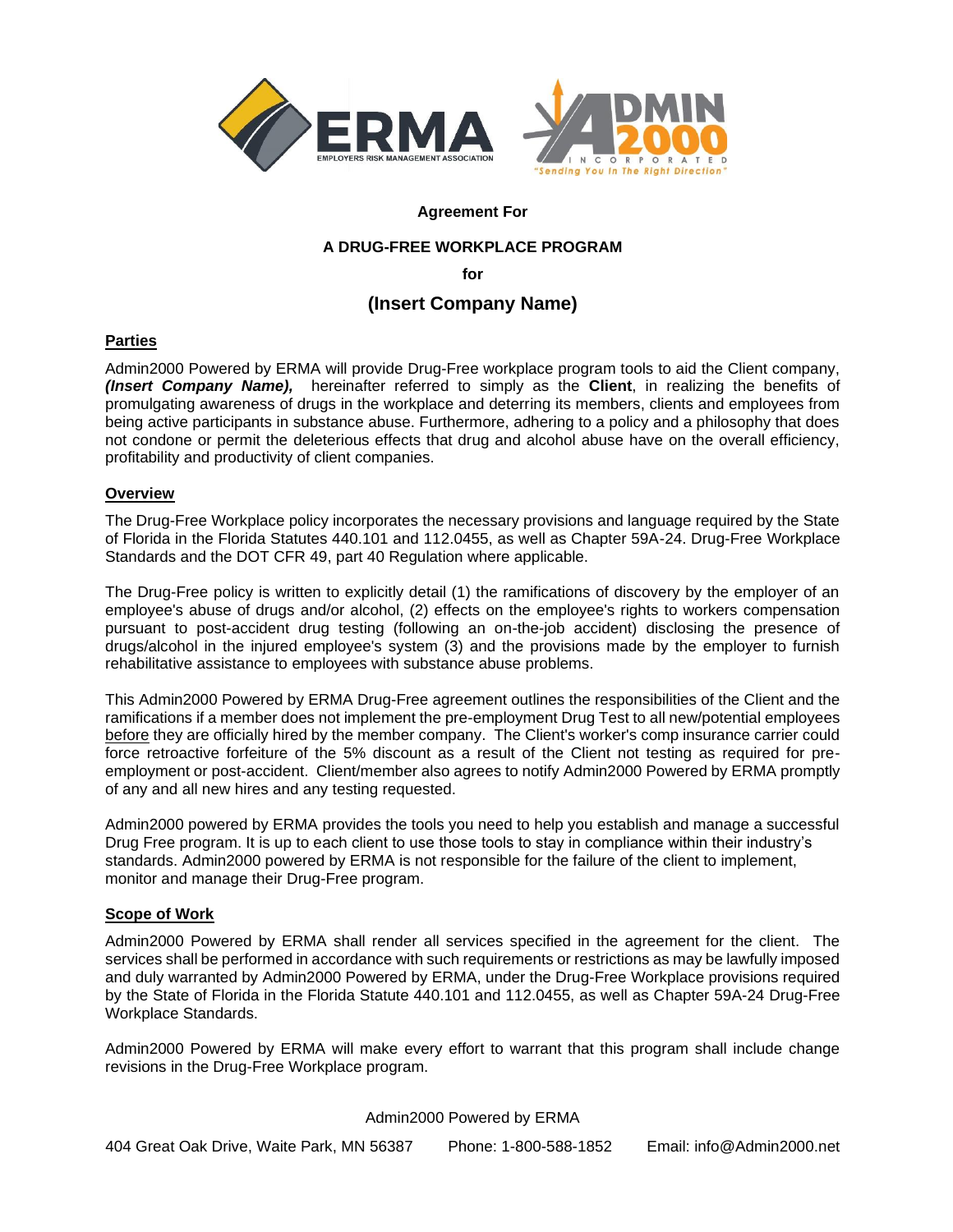The standard Drug-Free program includes: one Drug-Free Workplace Office Manual with the necessary forms; notification letters and reports; a Drug-Free Workplace Policy Statement; program training material aids; EAP resources referral file; fact sheets and literature; pre-employment consent forms and sample letters; step-by-step testing instructions; training material for Managers, Supervisors and Employees with information about the facets of a drug-free workplace environment; on-site Administration training for the Client's program administrator; first year membership in the program; a toll free telephone help line support to provide the Client with access to the Admin2000 Powered by ERMA consultants and to provide assistance when needed.

# **Drug Testing**

The Drug Testing Program is activated by the enrollment of the client company in Admin2000 Powered by ERMA's Drug Testing Program. **Active drug testing is required by the Florida Statutes and testing is mentioned in four specific situations:**

- 1. Job applicant/Pre-employment **(Required)**
- 2. Reasonable suspicion (Post Accident is classified as a reasonable suspicion test) **(Required)**
- 3. Routine fitness for duty (if currently required)
- 4. Follow-up to an EAP program
- 5. Random Testing (Optional)

Random selection testing is optional for non-DOT compliance requirements. Random testing rounds out any testing program and ensures that the client company will fully realize the benefits that accompany a truly drug-free workplace environment. Benefits include increased productivity, lower medical costs, lower turnover, and lower absenteeism. The random testing program does provide the major deterrence for employees not to abuse drugs and alcohol. The client company, if non-DOT, can specify the testing percentage and frequency of the test cycles in Admin2000 Powered by ERMA 's true-random selection computerized program.

The services available to the client as members of Admin2000 Powered by ERMA's Drug Testing Program are:

- ◼ **Drug Screen Testing for: Pre-Employment, Reasonable Cause, Follow-Up, Fitness for Duty and Random Selection, if requested.**
- ◼ **5, 6, 8, and 10+ panel testing available**
- ◼ **Instant Test Result reporting and paperless Chain of Custody & Control forms.**
- Certified Collection Sites (May be subject to additional fees if a collection site is used **and is not on the Admin2000 Powered by ERMA approved collection site list)**
- ◼ **HRS and SAMSHA Certified Laboratories**
- ◼ **Medical Review Officer Interpretation {Negative and positive confirmation test results}**
- **State of Florida Compliance**
- ◼ **5 Year Record Retention Service**
- ◼ **Periodic Summaries of Tests Conducted**

Admin2000 Powered by ERMA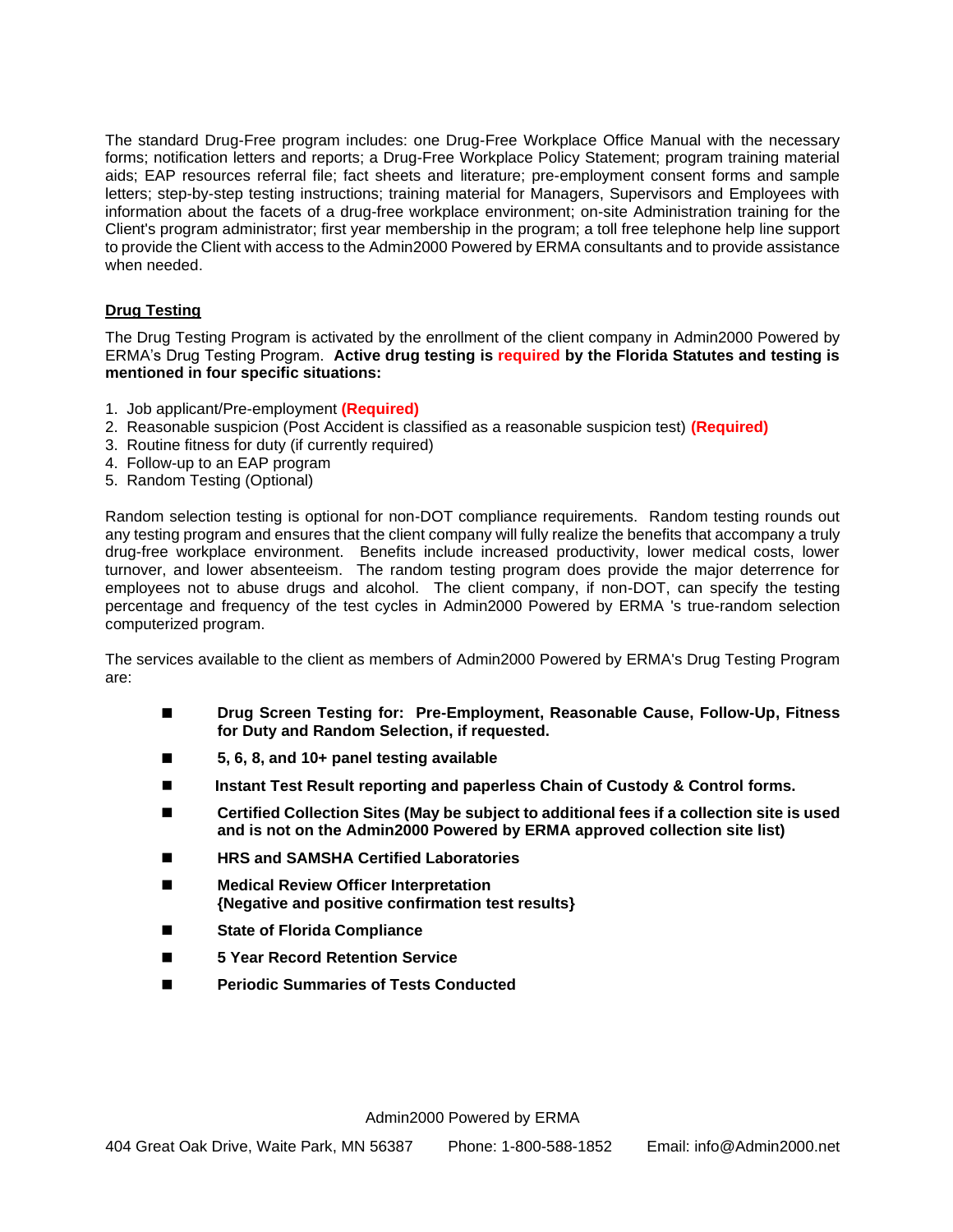The HRS/SAMSHA approved labs that will be providing the Client's drug testing services are:

### **LabCorp, 1904 TW Alexander Dr., Research Triangle Park, NC 27709 (919) 572-6900**

**Quest Diagnostics, 3 Giralda Farms, Madison, NJ 07940 (800) 222-0446**

Your Certified MRO will be:

**Dr. David Nahin, M.D., 9501 Northfield Blvd, Denver, CO 80238 Phone: (877) 295-3381 Fax: (303) 595-5263**

### **Relationship**

Admin2000 Powered by ERMA shall exercise full control and direction over the subcontractors and employees of Admin2000 Powered by ERMA performing the work covered by this agreement. Neither Admin2000 Powered by ERMA, nor its employees, agents or subcontractors shall be deemed to be employees of the Client.

It is understood that Admin2000 Powered by ERMA is an independent contractor for all purposes and at all times and is wholly responsible for withholding and payments of all federal, state and local income and other payroll taxes with respect to its employees.

## **Billing and Payment**

Admin2000 Powered by ERMA is wholly responsible for payment of all fees and/or charges due the subcontractors and/or vendors of Admin2000 Powered by ERMA which are collected from Client for any and all drug tests provided for in this agreement.

Client shall pay Admin2000 Powered by ERMA for its performance under this agreement in accordance with the membership fee quoted and the fee charged for each Drug Screen Test described in the agreement. There will be a \$40.00 NSF fee on all returned checks.

All payments are due at the time that services are rendered, in the form of guaranteed payment via ACH or Credit Card Auto pay. Admin2000 Powered by ERMA shall submit paid invoices for all work performed under this agreement. Invoices shall indicate the work performed for which billing is rendered and shall be in accordance with the fees prescribed in this agreement. Invoices shall be submitted to the client prior to payment withdrawal.

Failure of the Client to make any payment available required by this agreement shall constitute a default of the agreement and Admin2000 Powered by ERMA, in addition to its other remedies, shall at its option without further obligation have the right to terminate this agreement & testing accounts upon thirty (30) days written notice of default.

### **Expiration/Cancellation**

Upon expiration of the initial agreement term, the agreement shall automatically renew itself from year-toyear subject to termination by either party upon thirty (60) days written notice. Either party may, at the end of the first nine (9) months, give written notice of its intention to terminate at the end of the initial agreement term. When this agreement is terminated, then and in that event, the parties shall reconcile any outstanding payments due to reflect the amount Admin2000 Powered by ERMA is entitled to receive under this agreement for services performed prior to the date of termination.

Thereafter, Client shall pay Admin2000 Powered by ERMA monies due and owing after such account reconciliation, if any, or Admin2000 Powered by ERMA shall refund monies due and owning Client after such adjustment, if any.

Upon termination of this agreement, the undersigned agrees to return all materials and sales items along with pertinent Client records to Admin2000 Powered by ERMA.

### Admin2000 Powered by ERMA

404 Great Oak Drive, Waite Park, MN 56387 Phone: 1-800-588-1852 Email: info@Admin2000.net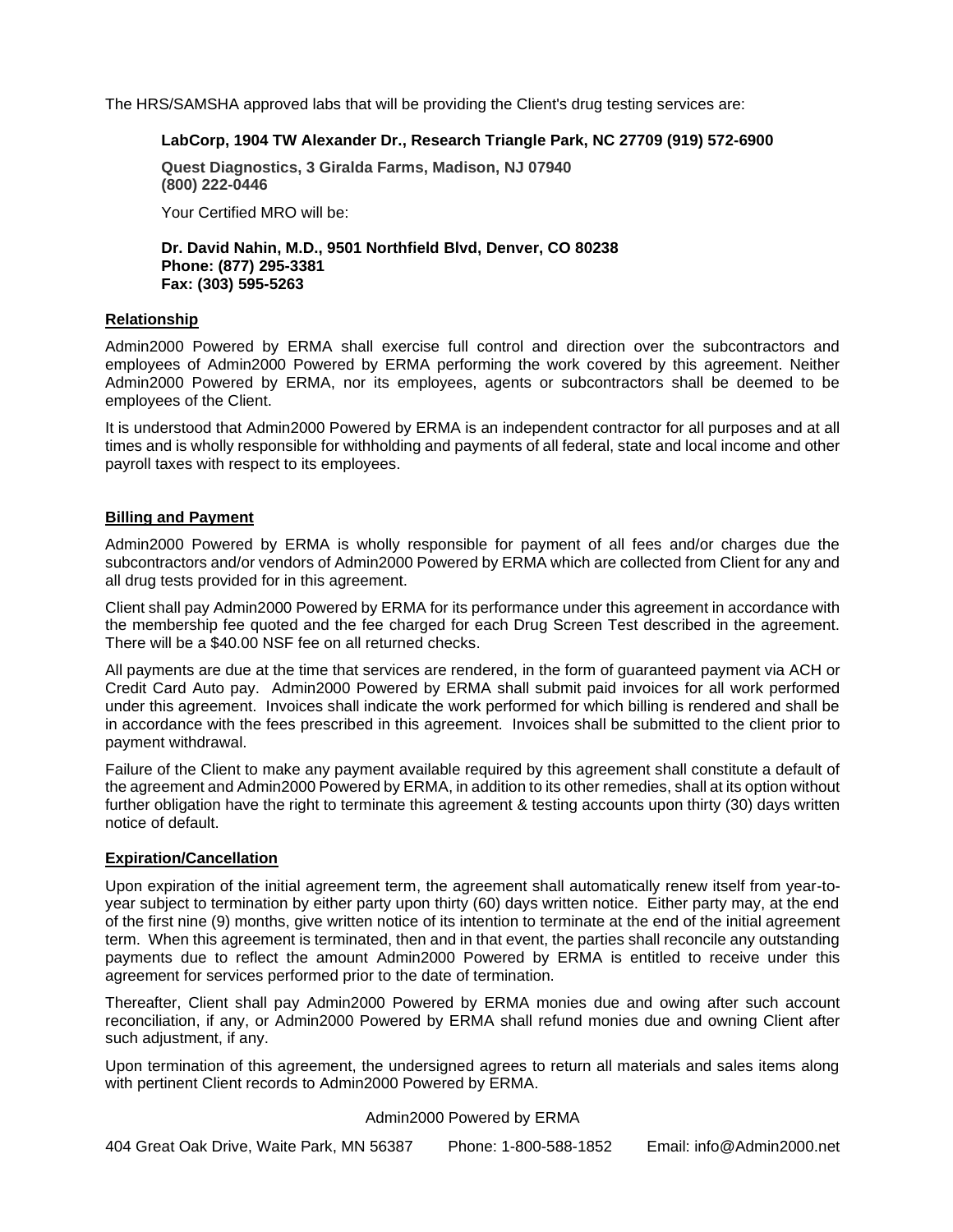## **Nondiscrimination**

Both parties to this agreement shall comply, at their own expense, with the provisions of all applicable state and municipal requirements and with all state and federal laws and regulations applicable to the work as an employer of labor or otherwise.

Both parties to this agreement agree not to discriminate against any employee applicant for employment because of race, color, religion, sex, age, national origin or handicap.

### **Agreement and Notices**

The provisions of this contract constitute the whole and entire agreement between Admin2000 Powered by ERMA and Client and may be modified and altered only by mutual agreement, reduced to writing, executed by authorized representative, and delivered to each other.

Whenever a change in fees for Drug Screen Test or contract fee becomes necessary under this agreement, Admin2000 Powered by ERMA will notify, in writing, the client thirty (30) Days in advanced of the proposed changes.

## **Indemnification**

Admin2000 Powered by ERMA agrees to indemnify, defend, and hold harmless the Client and their employees and agents from any claims, demands, actions, damages, cost, and/or expenses, attorney's fees and all other liabilities and expenses, of any kind, from any source to which the Client may be subject as a consequence of or as a result of any error, act, omission, tort, intentional tort, willful miscount or any other negligence on the part of Admin2000 Powered by ERMA and/or its employees, agents, or independent contractors based on Admin2000 Powered by ERMA's performance of its obligations under this agreement, unless the complaint of actions of Admin2000 Powered by ERMA were taken at the specific request of the Client.

The Client agrees to indemnify, defend and hold harmless Admin2000 Powered by ERMA with respect to any claims, demands, actions, damages, cost, and/or expenses, to which Admin2000 Powered by ERMA may be subjected as a consequence of or as a result of any error, omission, tort, intentional tort, willful miscount or any other negligence on the part of the Client and/or its employees.

# **Fees**

In the event the Client does not use an Admin2000 Powered by ERMA certified lab collection site, that collection service will result in a collection fee to the Client. Samples that are collected at a site not on Admin2000 Powered by ERMA's current list of approved collection sites could result in additional fees. If a collection fee is applicable, the collection fee will be invoiced separately and typically are at rates not exceeding \$25.00 per individual collection. On-site collections are available.

| <b>Federal Drug Tests</b>                                                         | (7 Panel)            |                                                    | \$45.00   |
|-----------------------------------------------------------------------------------|----------------------|----------------------------------------------------|-----------|
| <b>Non-Federal Drug Tests</b>                                                     | (5 Panel or 6 Panel) |                                                    | \$40.00   |
| <b>Non-Federal Drug Tests</b>                                                     | (10 Panel)           |                                                    | \$45.00   |
| <b>Saliva Alcohol Tests &amp; Breath Alcohol Tests</b><br>(Federal & Non-Federal) |                      |                                                    | \$40.00   |
| Motor Vehicle Reports most states, (additional fees may apply)                    |                      |                                                    | \$20.00   |
| Reasonable Suspicion Supervisor Training (Web based) per supervisor               |                      |                                                    | \$99.00   |
| <b>On-Site Collections</b>                                                        |                      | (may be subject to trip fee & collection supplies) | \$25.00   |
| <b>Criminal Background Checks</b> (including Social Security verification)        |                      |                                                    | $$35.00+$ |
| 3 year Employment Backgrounds<br>(Per Employer)                                   |                      |                                                    | \$35.00   |
| <b>On-site Training or Consulting</b><br>(Per Hour)                               |                      |                                                    | \$250.00  |
| (Subject to hourly rate & Location) 2 hours included<br><b>Mock Audits</b>        |                      |                                                    | \$350.00  |

# **Additional Services & Fees:**

### Admin2000 Powered by ERMA